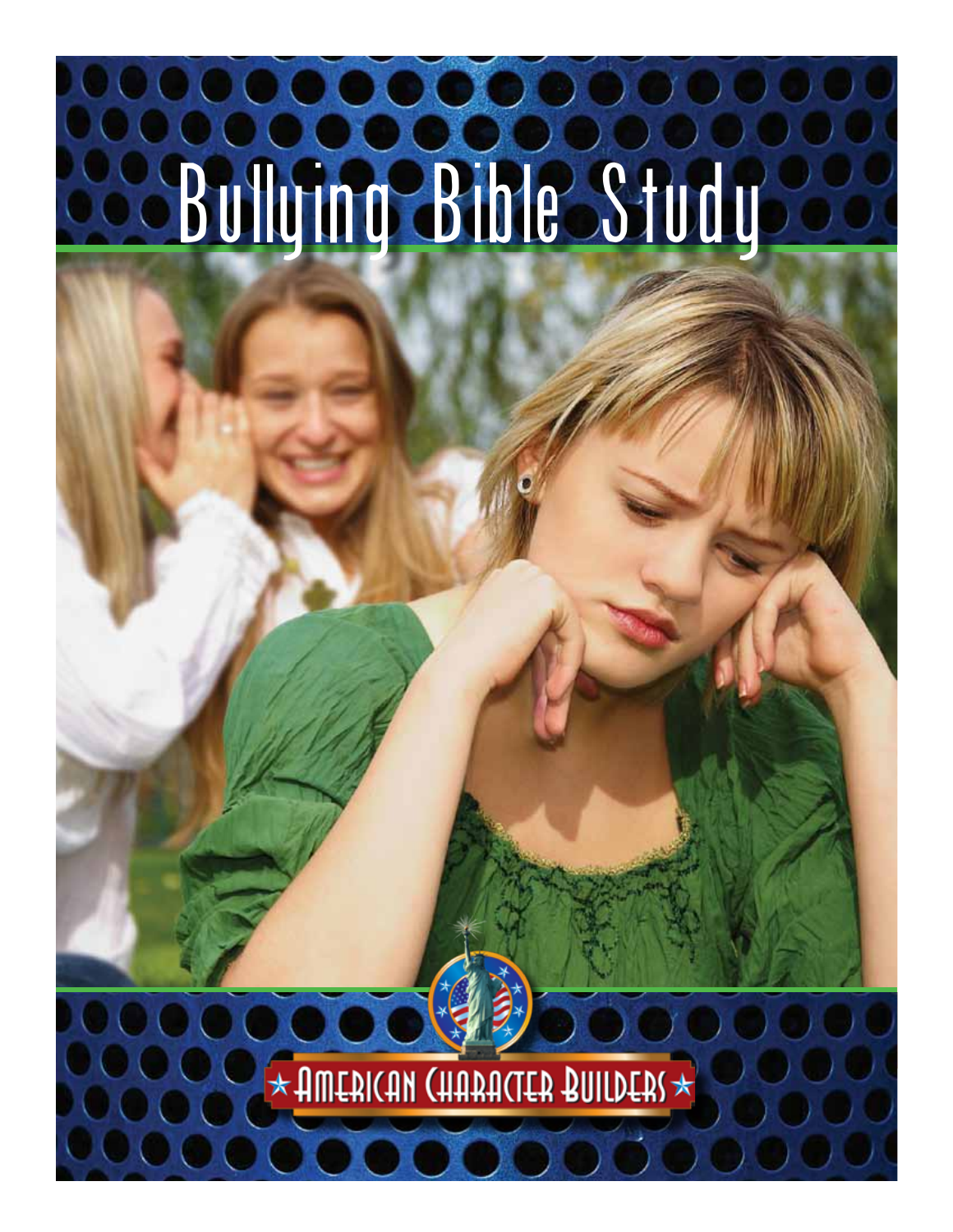#### **BULLYING STATISTICS**

#### WHAT'S THE RISK OF BEING BULLIED AT SCHOOL?

- Bullying begins in elementary school, peaks in middle school and falls off in high school. It does not, however, disappear altogether (The Facts about Bullying, 1997)
- 61.6% of students who are bullied are picked on because of their looks or speech (U.S. News & World Report, May 7, 2001)
- Of the students who are bullied, 55.6% report being hit, slapped, or pushed (U.S. News & World Report, May 7, 2001)
- In a 1994 survey, it was reported that 22% of all teenaged students had been in a fight in the past year; 34% of those fighting were boys while only 11% were girls (Harvard School of Public Health)



Tami Johnson, writer from Birmingham, AL is a wife, and mother of three grown sons. Tami has written materials for Lifeway, reThink's 252 Basics curriculum, and numerous churches. She enjoys teaching children, teenagers and 'sharing the journey' with their parents.

Tami writes from her desire for today's students to experience the true wonder of discovering that God's Word is written for them! 'Mission accomplished' when students read the Bible and encounter the One who loves them enough to rescue them over and over again!

 On 'free days' you may find Tami hiking the Smoky Mountains or riding the waves in the Gulf of Mexico.



Copyright © 2012 American Character Builders, Birmingham, AL All rights reserved. This publication is protected under copyright law of the United States of America. No part of this publication may be reproduced, stored in a retrieval system or transmitted in any form or by any means, electronic, mechanical, photocopying, recording, scanning or otherwise, except under written permission of the publisher. Request to the Publisher for permission should be addressed to the Legal Department, American Character Builders, Inc., 2376 Lakeside Drive, Birmingham AL 35244, (205) 985-9529.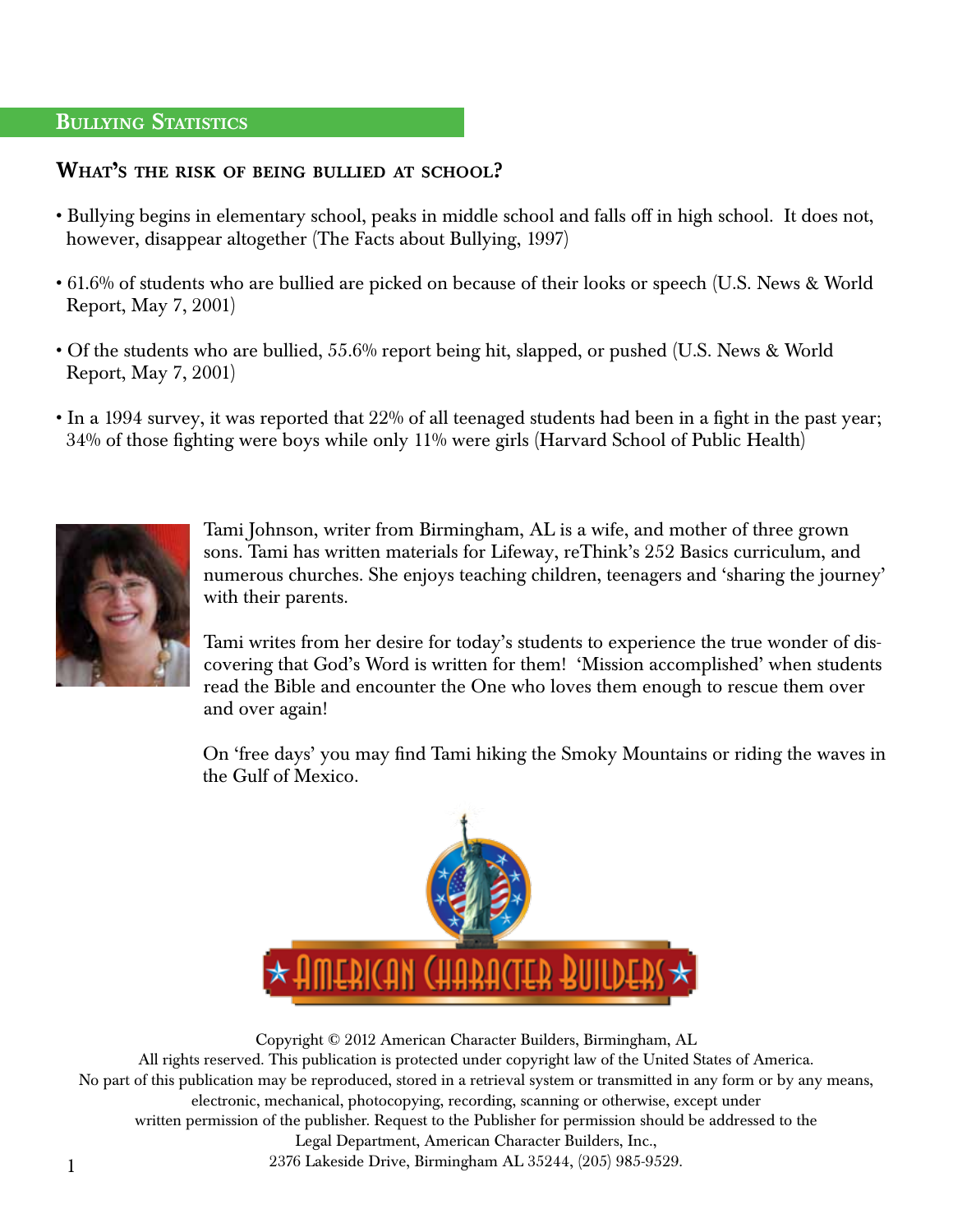Prior to beginning the Bible study, briefly review with your group "Bullying"- a pamphlet produced by American Character Builders.

Highlight the pamphlet's definition of a bully: "A bully is someone who hurts another person on purpose." Give some examples of bullying and ways to help as outlined in the brochure.

#### Study

In preparation for the "Sticks and **STONES" ACTIVITY** later in the session, as **STUDENTS** arrive, instruct them to choose a rock and write on it words or behaviors that could make someone feel bad **OR HURT THEIR** feelings. **SEE ACTIVITY** instructions for further details.

There is no doubt that bullying is a huge social problem. Much is being done in our country today to address it. Experts on all fronts are attempting to stop the madness of name-calling, verbal assault, sexting, electronic harassing of others via the web and social media and face-to-face conflicts. In a recent school survey, over 80% of students said they had bullied someone, been bullied themselves, or stood by and watched someone else get bullied. Where do *you* fall in that statistic?

Bullying is not SOMETHING WE leave at the SCHOOLHOUSE DOOR. Unfortunately, we bully our family, the store clerk who won't take our return, the fast-food worker who didn't get our order out fast enough or the 'geek' at the electronics store.

As Christians, what should our response be to the problem of bullying? What do we do? Where can we go to get our answers?

As with any problem we encounter in life, for a believer, our answers are found in the truth of God's Word, the Bible.

"Why turn to an old, ancient manuscript to deal with a current day, 'hot-button' issue?" you may ask. Maybe you think, "Certainly the Bible doesn't address bullying." Oh, but it does. Listen to this:

"Don't be selfish; don't try to impress others. Be humble, thinking of others as better than yourselves. Don't look out only for your own interests, but take an interest in others too. You must have the same attitude that Christ Jesus had." *Philippians 2:3-5 (NLT)*

taught and lured **BY THE WORLD** into a life of self-centeredness. THIS IS NOT GOD'S way. He calls us to live a life of God first, others second, "me" last. That's the message of Philippians 2:3-5

"…Don't get involved in foolish, ignorant arguments EVERY DAY WE'RE that only start fights. A servant of the Lord must not **THE SAME?** quarrel but must be kind to everyone…and be patient with difficult people." *2 Timothy 2:23-24 (NLT)*

> "Make allowances for each other's faults, and forgive anyone who offends you. Remember, the Lord forgave you and you must forgive others. Above all, clothe yourselves with love, which binds us all together in perfect harmony. And let the peace which comes from Christ rule in your hearts. For as members of one body you are called to live in peace... " *Colossians 3:13-15 (NLT)*

We are in God's family today because God considered us more important than Himself! What will happen in our 'world'- our home, our school, our group, if we truly follow Him and do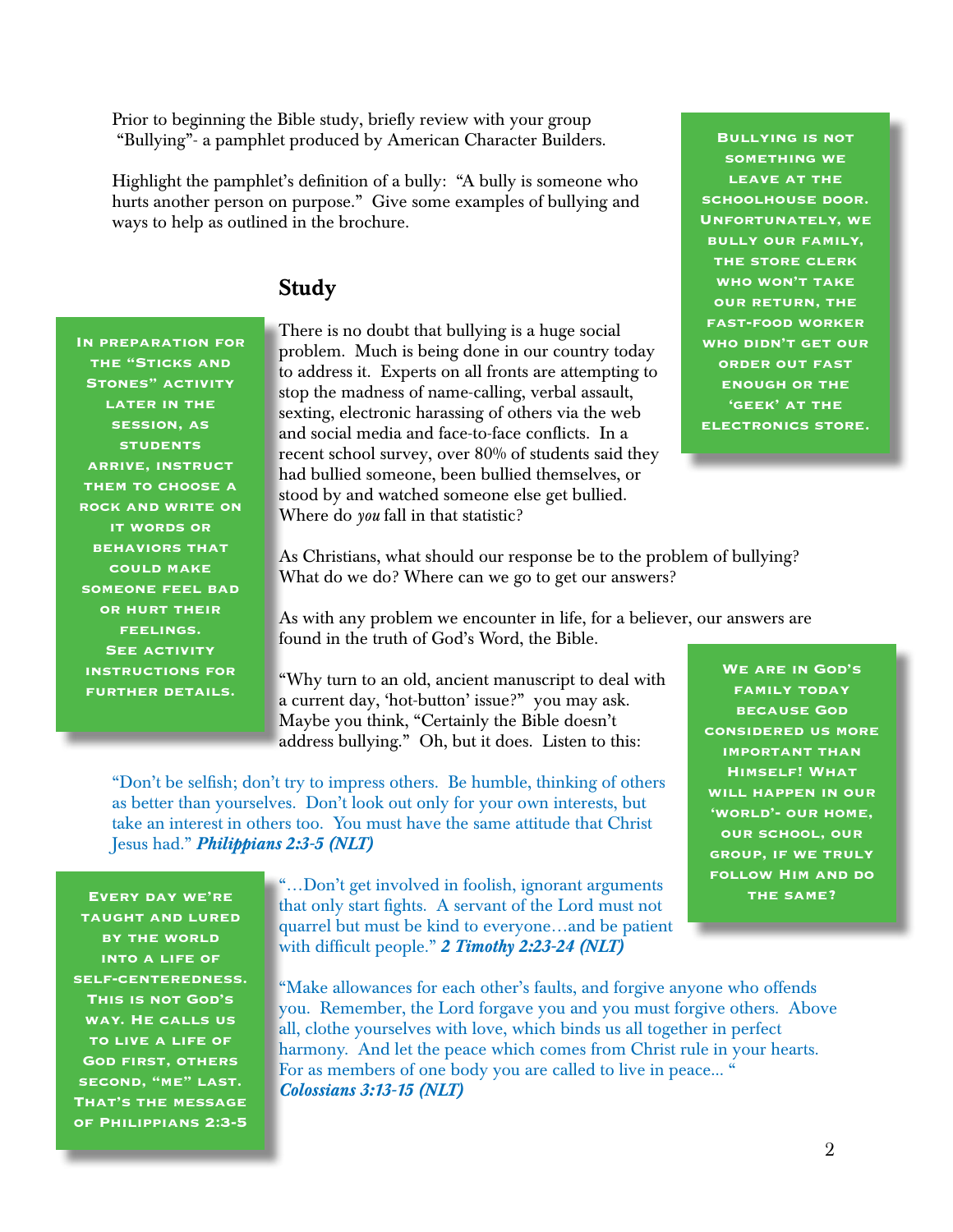The Bible has *much* to say about how we should treat one another. Obviously, God knew treating others as more important than ourselves would not be easy. God saw early on, how our evil hearts would treat someone who is different than us. Remember the story of Cain and Abel? (Genesis 4) Jealousy crept into that family relationship because two brothers approached a situation very differently. So one attacked the other. It didn't end well.

As followers of Christ, God calls us to be different. We live in this mixed-up, crazy world, trying to figure out who we are, who everybody else is, and how to best get along with one another. Often times we struggle to figure this out on our own. But God has already spoken His truth into this problem in the pages of the Bible.

Let's look at three incidents from the New Testament that will give us insight into what Christ expects of every believer as we encounter people that He created to walk alongside us here on earth. Listen to these stories straight out of the Bible. If you change the names and maybe tweak the circumstances just a little, you'll probably recognize that these scenarios have played out somewhere in your own surroundings.

#### *1. Luke 19:1-10 (NLT)*

Jesus entered Jericho and made his way through the town. There was a man there named Zacchaeus. He was the chief tax collector in the region, and he had become very rich. He tried to get a look at Jesus, but he was too short to see over the crowd. So he ran ahead and climbed a sycamore-fig tree beside the road, for Jesus was going to pass that way.

When Jesus came by, he looked up at Zacchaeus and called him by name. "Zacchaeus!" he said. "Quick, come down! I must be a guest in your home today." Zacchaeus quickly climbed down and took Jesus to his house in great excitement and joy. But the people were displeased. "He has gone to be the guest of a notorious sinner," they grumbled.

Meanwhile, Zacchaeus stood before the Lord and said, "I will give half my wealth to the poor, Lord, and if I have cheated people on their taxes, I will give them back four times as much!"

Jesus responded, "Salvation has come to this home today, for this man has shown himself to be a true son of Abraham. For the Son of Man came to seek and save those who are lost."

WE MAY not understand someone or like how they look. We may not approve of WHAT THEY'RE doing or how they're living, but when we realize how much God loves them, we can begin to love them too.

"The lower value we attach to people, the easier WE CAN 'JUSTIFY' dishonoring them with our words or treating them with disrespect." - GARY SMALLEY STOP AND PRAY FOR

Zacchaeus was a dishonest tax collector– a thief despised by everyone who knew him. But Jesus noticed him. Jesus accepted him. Jesus knew his name. Jesus was even willing to have dinner with him. Jesus' friends made fun of him for hanging out with 'Zach'. Jesus went anyway.

If we would just begin here, accepting others as Jesus did, taking time to even know their name and perhaps enter their world to learn what they struggle with or what drives them to do what they do, most bullying would never occur.

Are you willing to accept the 'different' person at your school– to hang out with the 'social outcasts'– even if it may make you susceptible to ridicule *yourself*? Jesus was willing.

someone you need to accept so you can offer them the love of Christ.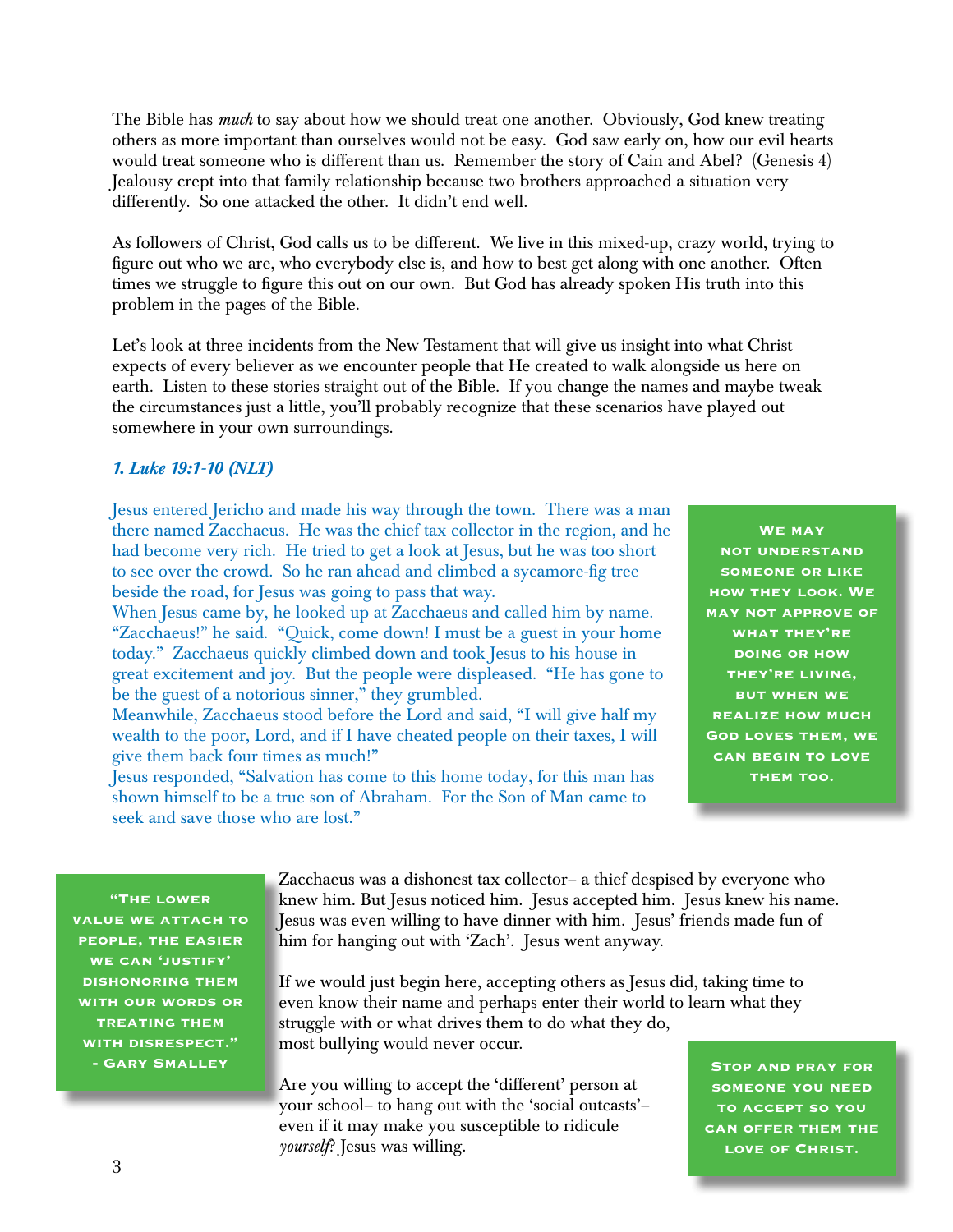#### *2. John 8:1-11 (NLT)*

Jesus returned to the Mount of Olives, but early the next morning he was back again at the Temple. A crowd soon gathered, and he sat down and taught them. As he was speaking, the teachers of religious law and the Pharisees brought a woman who had been caught in the act of adultery. They put her in front of the crowd. "Teacher," they said to Jesus, "this woman was caught in the act of adultery. The law of Moses says to stone her. What do you say?"

 They were trying to trap him into saying something they could use against him, but Jesus stooped down and wrote in the dust with his finger. They kept demanding an answer, so he stood up again and said, "All right, but let the one who has never sinned throw the first stone!" Then he stooped down again and wrote in the dust.

 When the accusers heard this, they slipped away one by one, beginning with the oldest, until only Jesus was left in the middle of the crowd with the woman. Then Jesus stood up again and said to the woman, "Where are your accusers? Didn't even one of them condemn you?" "No, Lord," she said. And Jesus said, "Neither do I. Go and sin no more."

The 'woman caught in the act of adultery' was not unlike any of us. She was a sinner. So are we. She fell short of God's standard. So do we. Remember Romans 3:23? Not *one*, not *some*, not just '*them*', but *all* have sinned. When

WRITE A NOTE OF encouragement to someone you have previously bullied. Be sincere. Ask God to help you see SOMETHING GOOD HE created in them. Easy? No, but very **IMPACTFUL.** 

you're tempted to look at a person or a group and say "Yea, but they…", remember, *you are a sinner*. We all have issues. We all make bad choices.

The good news is that if you have accepted God's gift of salvation through His son, Jesus Christ, you are a *forgiven* sinner. That gift is available to *everyone*. God paid a high price for you and everybody you'll ever meet. His son was killed on a cross as the payment for our sins. He was then raised from the dead and lives today so we can have a relationship with Him. When you truly realize what Jesus sacrificed for *you* and for *everyone* you encounter, you can't help but treat them as someone highly valuable to God.

"Honor means deciding to place high value, worth, and importance on another person by viewing him or her as a priceless gift and granting him or her a position in our lives worthy of great respect." –Gary Smalley

Are you willing to admit you're not without sin and stop expecting others to be? When confronted by Jesus, the accusers in this story had to drop their stones, and walk away.

Jesus stood up for this woman. He didn't just allow her to be harassed. Who will you stand up for?

Trying to protect our own 'good name' or selfish interests, or **STATUS IN THE GROUP** can cause us to **ATTACK OTHERS.** 

#### *3. Luke 10:30-37 (NLT)*

Jesus replied with a story: "A Jewish man was traveling on a trip from Jerusalem to Jericho, and he was attacked by bandits. They stripped him of his clothes, beat him up, and left him half dead beside the road. By chance a priest came along. But when he saw the man lying there, he crossed to the other side of the road and passed him by. A Temple assistant walked over and looked at him lying there, but he also passed by on the other side. Then a despised Samaritan came along, and 4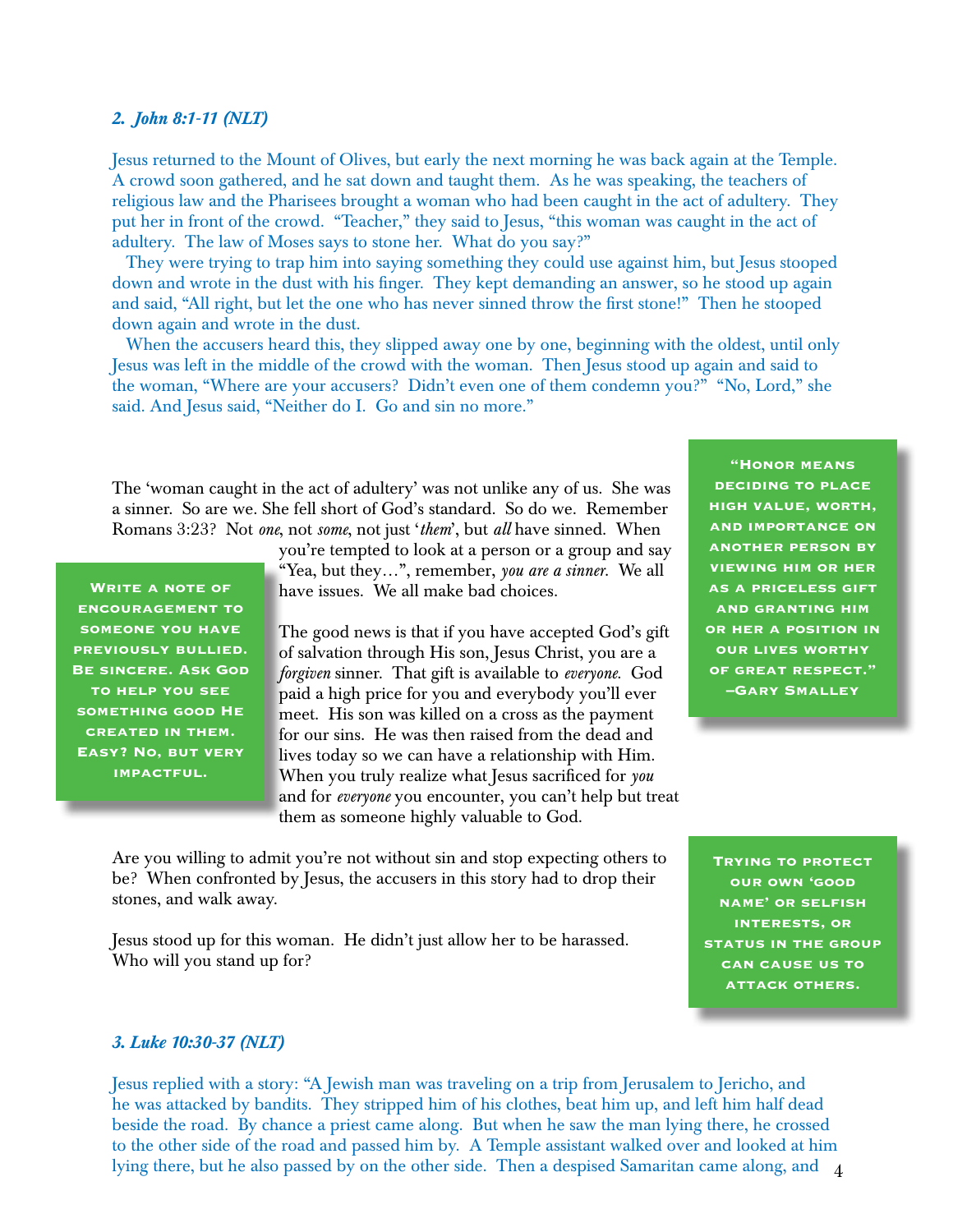when he saw the man, he felt compassion for him. Going over to him, the Samaritan soothed his wounds with olive oil and wine and bandaged them. Then he put the man on his own donkey and took him to an inn, where he took care of him. The next day he handed the innkeeper two silver coins, telling him, 'Take care of this man. If his bill runs higher than this, I'll pay you the next time I'm here.' Now which of these three would you say was a neighbor to the man who was attacked by bandits?" Jesus asked. The man replied, "The one who showed him mercy." Then Jesus said, "Yes, now go and do the same."

A man was bullied. He was robbed, beaten, and left to die. One passerby ignored him. One went to look, but then refused to get involved. But one stopped. He felt compassion and 'went over to him'. He saw the wounded man's need and took care of him. He bandaged the man with cloth from his own bag. He took him somewhere to get more help. He even paid money to help the man recover and get on his feet again. It cost him, but he was willing to get involved.

#### What about you? Who are you willing to help, no matter the cost?

GOD CALLS US TO BE different! Don't believe it? For a wake-up call, read Jesus' Sermon on the Mount found in Matthew, chapters 5-7. Jesus says things like:

- Love your enemies.
- Thinking about sinful things is just as bad as doing them.
- Don't love money.
- If someone asks you to go one mile, be willing to go two.
- Marriage is forever.

That's not the way most OF THE WORLD ACTS. BUT that's the life He calls us to lead.

Are you afraid of getting labeled? Are you afraid of getting dirty?

Are you too busy? Jesus wasn't. He looked at each person He encountered as a person highly valued by God. So should we. A person's eternity is much more important than us being right or accepted as 'cool' or winning some 'status' among our peer group.

**PRAY THAT GOD** WILL CONVICT YOU IF YOUR ATTITUDES AND speech are hurting someone.

How do *you* treat the people you encounter? How do you treat people who look different, talk differently, or act differently? Do you help meet their needs and love them to Jesus or do you ridicule them toward others who will accept them but may not truly care about them? You've got the best news to share– the redeeming love of Jesus! But to earn the right to share it, we must treat others with respect. James 3:9 says, "We bless our Father with our tongue and curse people who are made in His likeness." If those around us hear us doing this, we lose our influence. If you truly love Jesus, love those

He died for. We should want every person to know the life-changing love of Jesus Christ.

When you realize what Christ did to forgive you, you will treat the person next to you very differently. God created them with just as much care as He did you. He loves them. He *died for them*. How do you think He feels when you belittle, condemn, and mistreat His special creation? Look into the eyes of the people in your life. See them as God sees them– a person of high value; a person He loves and seeks to forgive, no matter what.

WHEN WE REALIZE the holiness of God, we quickly realize how far short we fall. Why DO WE EXPECT others to measure up to our 'standard' when we fall so short of God's standard?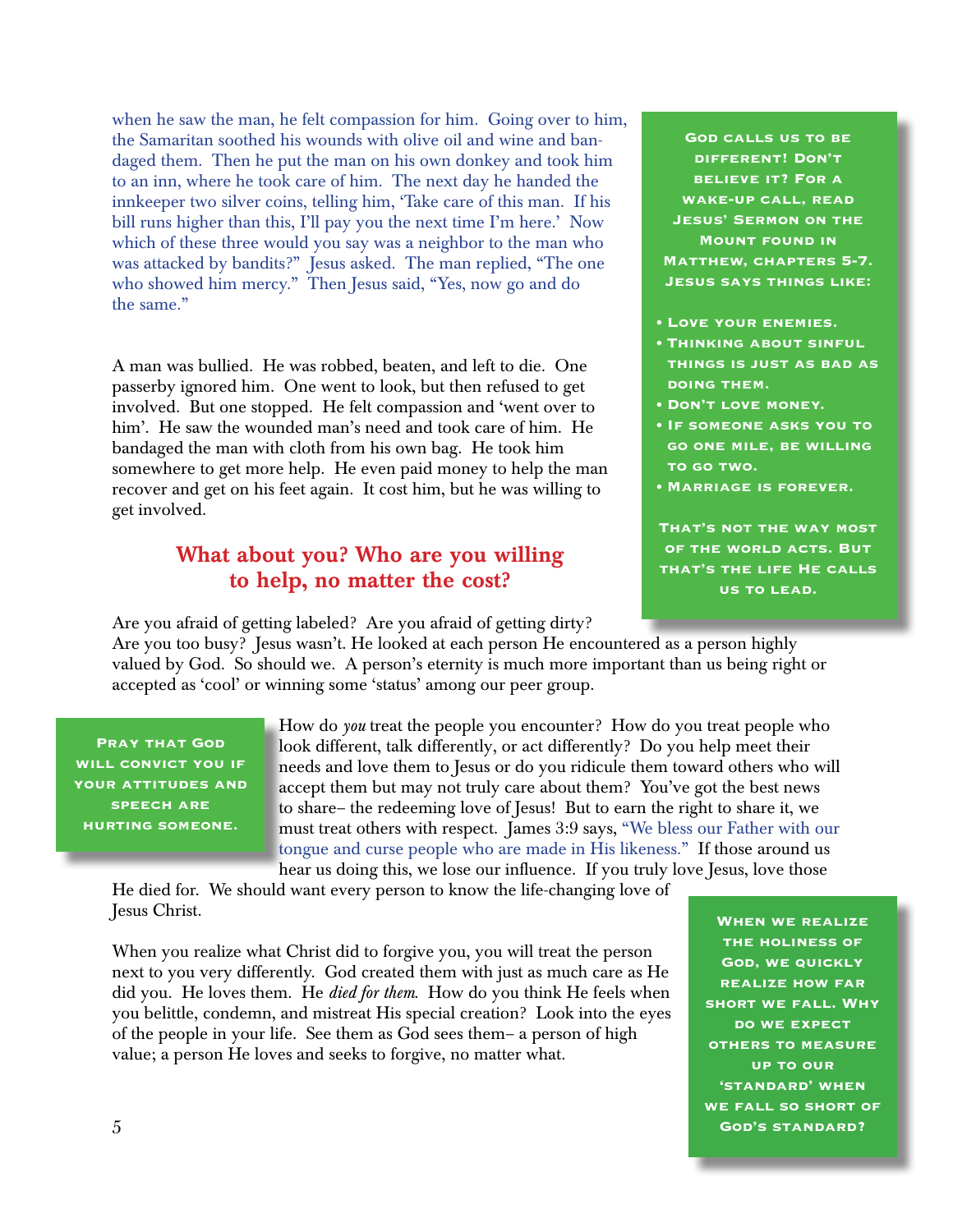Let's face it, it's hard to like everybody. But as believers we are *commanded* to love one another. Our love for one another should be an overflow of our love for Jesus Christ. There's no question some people are difficult to like and interact with. But truly loving them should not be difficult

when we realize what Christ did for us– when there's no way we deserved it! "We love, because He first loved us." (1 John 4:19).

We need to demonstrate honor to each person God has chosen to place on this earth, whether or not *we* think they deserve it. That's not our call! What an opportunity God gives us! He calls *us* to demonstrate His unconditional acceptance by loving and accepting others *through* their failures or in spite of their differences.

As Christians, we shouldn't be constantly comparing ourselves to otherstrying to see who's 'best'. We don't need to be concerned about whether we are as rich, as cool, as smart, or as strong as the next guy. When we elevate ourselves, we have nowhere but down to look at others. When we view others as 'beneath' us, we are in immediate danger of bullying them.

This is what the Lord says: "Don't let the wise boast in their wisdom, or the powerful boast in their power, or the rich boast in their riches. But those who wish to boast should boast in this alone: that they truly know me and understand that I am the Lord who demonstrates unfailing love and who

Jesus was once **TEACHING HIS** disciples on matters of the heart. (Matthew 15) The Pharisees were condemning the disciples for not following the religious tradition. But Jesus said it's not WHAT WE DO (OR DON'T DO) ON THE **OUTSIDE THAT** DEFILES US. IT'S THE other way around. IT IS THE CONDITION of our heart that controls how we act- the choices we make- what we do and say. So if you want to know why YOU ACT A CERTAIN WAY, CHECK YOUR HEART!

brings justice and righteousness to the earth, and that I delight in these things. I, the Lord, have spoken!" *Jeremiah 9:23-24 (NLT)*

If we as believers boast in knowing the Lord who "demonstrates unfailing love and who brings justice and righteousness to the earth," our hearts will refuse to belittle others or participate in bullying in any form.

Rather than trying to 'measure up' or be at the top of this world's standards, what we should be looking for is evidence that our lives are filled with the Spirit of God Himself. Listen as one of the greatest Christians who ever lived (the Apostle Paul) describes a Spirit-filled life and see if this sounds like *your* character:

"But the Holy Spirit produces this kind of fruit in our lives: love, joy, peace, patience, kindness, goodness, faithfulness, gentleness, and self control." *Galatians 5:22 (NLT)*

#### Would your friends say these qualities describe *you*?

Verses 25-26 go even further: "Since we are living by the Spirit, let us follow the Spirit's leading in every part of our lives. Let us not become conceited, or provoke one another, or be jealous of one another." (Do you think maybe Paul had read that Cain and Abel story?)

WORDS ARE powerful. Take them seriously! **OUR WORDS ARE** a reflection of WHAT'S INSIDE!

Do you think before you speak? Have you ever asked God to help YOU CONTROL YOUR tongue? Ask God **TO HELP YOU SAY** the right things. Remember, your tongue has just as much power to bless and encourage as it DOES TO TEAR DOWN. WHAT IF YOU WERE known for the positive things you are always saying **TO OTHERS?**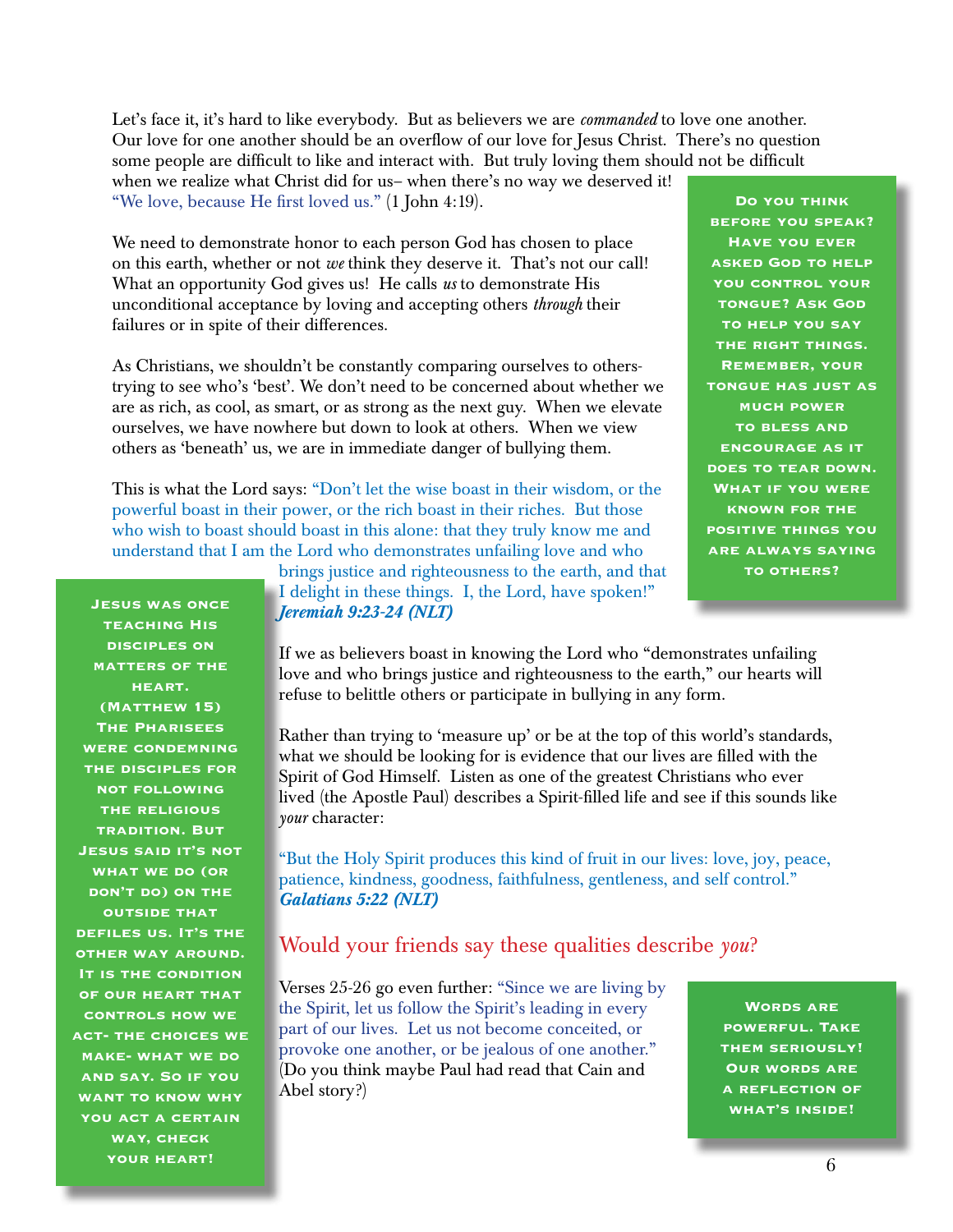We can research, analyze and try to remedy the problem of bullying through many avenues, but when we read the Bible, we quickly realize that bullying is a *spiritual* problem. To try to address it any other way is futile. It's like trying to put a band-aid on a growing cancer. How we treat one another is a matter of the heart. So we must dig past the outside layers of our actions and deal with the condition of our heart.

WHEN WE TRULY have a sense of wonder and awe **THAT GOD WOULD** LOVE US, FORGIVE us, and accept us, only then can we even begin to look at others with the same love and compassion.

"A good person produces good things from the treasury of a good heart, and an evil person produces evil things from the treasury of an evil heart. What you say flows from what is in your heart." *Luke 6:45 (NLT)*

The attitudes and actions of a bully have no place in the life of a Christ-follower. If you feel tempted to bully someone, stop. Remember the compassion and acceptance God has shown you. That is the first step toward respecting those around us. We have been the recipients of *great mercy*.

If you are *being* bullied, find your worth in Christ alone. When you do, the words of a bully will fall meaningless and lose power. Don't be afraid to ask for help and support but find your security in Christ *alone*. He created you. He loves you. He *treasures* you.

"All too often, the controversial nature of issues grab the spotlight-but there are hurting people living in the shadows who need practical help and **COMPASSIONATE** encouragement." -Chambers, a bullying victim (Facebook)

#### *Pray:*

"God, thank you for giving us clear teaching in your Word about how we are to treat one another. Forgive us for the times we have looked with disrespect on one of your children. Forgive us for fighting for *our* rights and plotting to get even because of our self-centeredness. God, continue to build the character of Christ in us. Fill us with the strength of the Holy Spirit so we can be like Jesus and not seek to retaliate when someone wrongs us. Look at our hearts and show us any hatred hidden there. Remove it and clean us up so we can show others the way to the unconditional love of Jesus Christ."

If you have ever been bullied and God brought you through, use the experience to help others. God equips us to be able to bring His comfort TO OTHERS WHO MAY go through similar experiences. "He comforts us in all our troubles so THAT WE CAN comfort others. When they are troubled, we will be able to give them the same comfort God has given us." 2 Corinthians 1:4

God created feelings. He understands us. His presence within us is our greatest source of help in dealing with our feelings and doing the wise thing.

#### Practically, how can you help?

- Intervene directly, by saying, "Stop!"
- Provide support to the person being bullied.
- Don't join the bullying in any way.
- Alert an adult.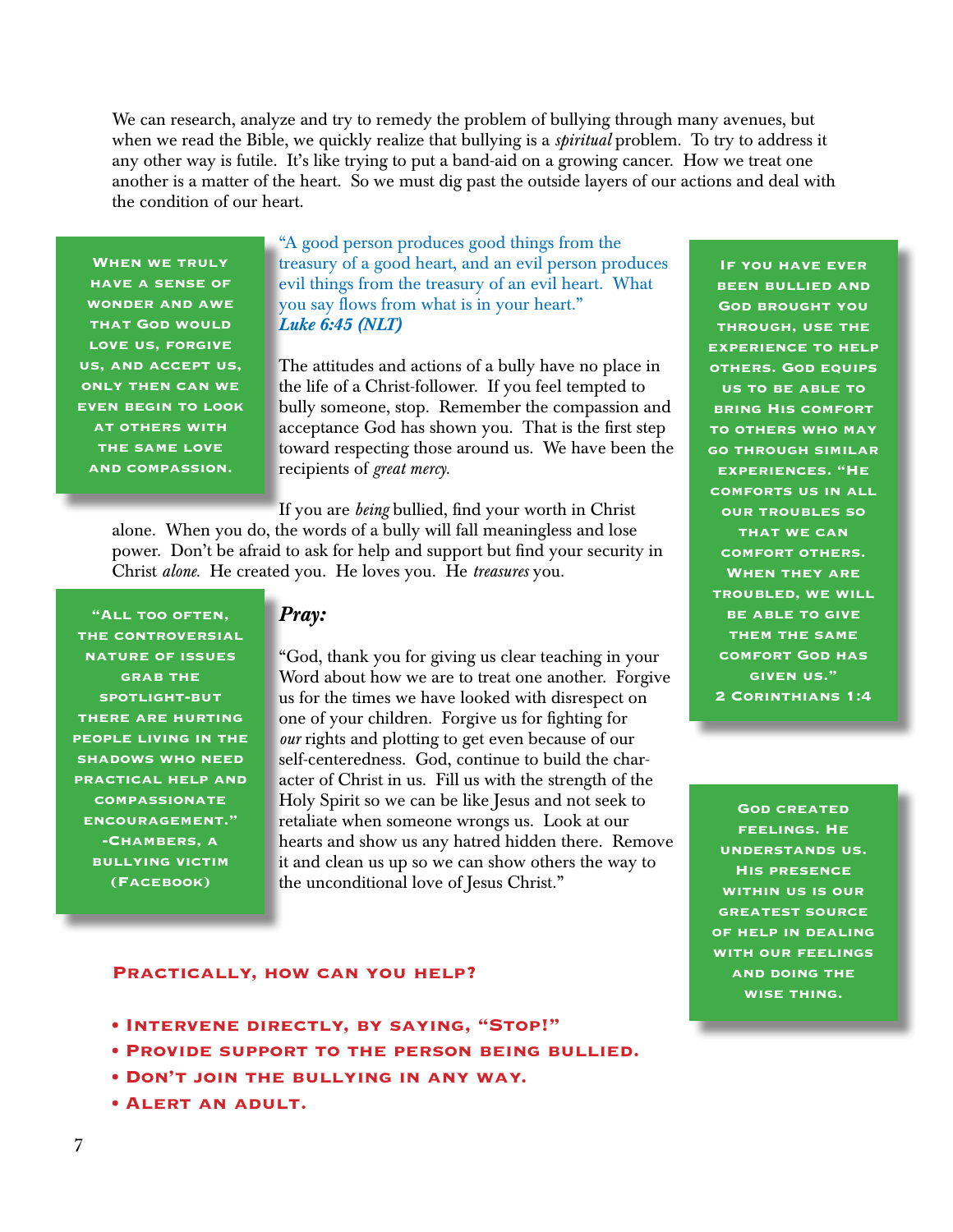You may choose to break here and lead the students to participate in several of the provided activities. If so, come back here to end the session with this passage.

#### *2 Corinthians 5:14-21: (NLT)*

"Either way, Christ's love controls us. Since we believe that Christ died for all, we also believe that we have all died to our old life. He died for everyone so that those who receive his new life will no longer live for themselves. Instead, they will live for Christ, who died and was raised for them.

"So we have stopped evaluating others from a human point of view. At one time we thought of Christ merely from a human point of view. How differently we know him now! This means that anyone who belongs to Christ has become a new person. The old life is gone; a new life has begun! And all of this is a gift from God, who brought us back to himself through Christ.

"And God has given us this task of reconciling people to him. For God was in Christ, reconciling the world to himself, no longer counting people's sins against them. And he gave us this wonderful message of reconciliation. So we are Christ's ambassadors; God is making his appeal through us. We speak for Christ when we plead, 'Come back to God!' For God made Christ, who never sinned, to be the offering for our sin, so that we could be made right with God through Christ."

#### Remember,

- God calls us to be different.
- God can use you to stop bullying and make a difference.
- Be a leader. Show the love of Christ.

*This* is our calling– to be God's representatives to a hurting world. So, what kind of representative are you? How can we bully or mistreat others and still have a voice to fulfill this mission?

"And whatever you do or say, do it as a representative of the Lord Jesus, giving thanks through him to God the Father." *Colossians 3:17 (NLT)*

As believers, we must stand strong on God's principles found in the Bible. At the same time, we must not ignore the *people* caught up in the issues of our day who desperately need a Savior– our

Savior, Jesus Christ. Ask God to help you see each person with *His* eyes. Remember, He sees all the way to the heart.

God commands us to pray for our enemies. When you sincerely begin to pray for your enemies, your will realize your own heart begins to change. You can't hate and pray at the same time. It may be hard to imagine, but as you consistently pray, even for someone you think you hate, GOD WILL GIVE YOU A love for them. And the really cool thing is, as God begins to reshape your heart, the other person will see it and may change his attitude towards you. God wants to work in their lives **TOO! BUT WHETHER** they let Him or not, God can work a miracle in your life and will use YOUR ATTITUDE TO show the world WHAT A DIFFERENCE His love can make!